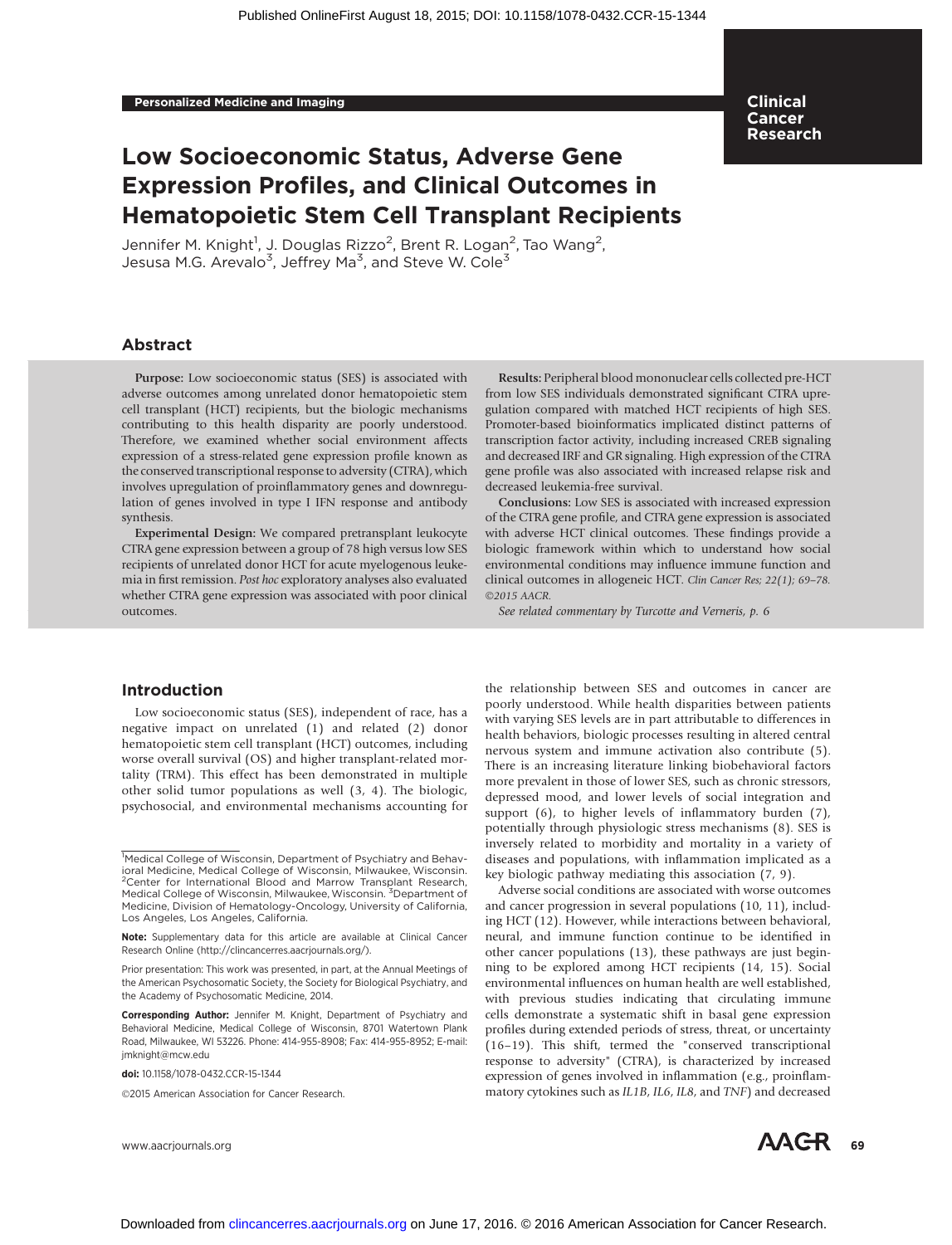#### Translational Relevance

Low socioeconomic status (SES) accounts for a 15% to 21% difference in overall survival and transplant-related mortality among HCT recipients as compared with recipients of high SES. SES-related health disparities persist after controlling for differences in access to care and health behaviors. Lifestyle and stress associated with low SES can activate psychobiologic processes leading to altered neural, endocrine, and immune activation. Here, we identify that pretransplant gene expression profiles of allogeneic HCT recipients from lower SES backgrounds display significantly increased expression of the conserved transcriptional response to adversity (CTRA) gene expression profile. Furthermore, our post hoc analyses indicate that this increased CTRA expression is associated with a greater likelihood of relapse and decreased leukemia-free survival. These transcriptomic differences provide useful therapeutic biologic targets to improve outcomes in socially at-risk populations through targeted pharmacologic intervention.

expression of genes involved in type I IFN antiviral responses (e.g., IFI-, OAS-, and MX- family genes) and IgG antibody synthesis (e.g., IGJ; refs. 17, 20, 21).

There are several biologic pathways through which CTRA gene expression dynamics might influence HCT-related biology and clinical outcomes. Inflammation plays a role in acute and chronic graft-versus-host-disease (a/cGVHD; ref. 22), whose incidence has been described as increased among HCT recipients with low SES (2). Inflammation is also associated with other adverse health outcomes post-transplant, including graft rejection and failure (23), severe infection (24), and increased symptom burden (25). Type I IFN and IgG1 antibody responses are also implicated in posttransplant complications (26, 27).

Previous research demonstrates increased CTRA gene expression profiles in circulating leukocytes from low SES individuals in healthy populations (7, 16); however, it is not known how such results might apply in the complex biologic milieu of HCT. Given previous work demonstrating the impact of SES on HCT outcomes, the current study sought to determine whether biologic factors, such as CTRA expression profiles, may partially explain the relationship between SES and outcomes. Therefore, we hypothesized that CTRA gene expression profiles from pretransplant blood samples would be increased among HCT recipients of low SES. Post hoc exploratory analyses evaluated whether SES and CTRA profiles were associated with adverse clinical outcomes. Given the extreme immunologic perturbations HCT recipients endure, it is important to understand how preexisting social environmental factors such as SES may impact clinical outcomes.

#### Materials and Methods

#### Data sources

The CIBMTR is a research affiliation of the International Bone Marrow Transplant Registry (IBMTR), Autologous Blood and Marrow Transplant Registry (ABMTR), and the National Marrow Donor Program Office of Research (NMDP) established in 2004 that comprises a voluntary working group of more than 450 transplantation centers worldwide that contribute detailed data on consecutive allogeneic and autologous hematopoietic cell transplantation to the Coordinating Center at the Medical College of Wisconsin in Milwaukee and the NMDP Coordinating Center in Minneapolis. Participating centers are required to report all transplants consecutively; compliance is monitored by on-site audits. Patients are followed longitudinally. Computerized checks for discrepancies, physicians' review of submitted data, and on—site audits of participating centers ensure data quality. Observational studies conducted by the CIBMTR are performed in compliance with all applicable federal regulations pertaining to the protection of human research participants. Protected Health Information used in the performance of such research is collected and maintained in CIBMTR's capacity as a Public Health Authority under the HIPAA Privacy Rule.

The CIBMTR collects data at two levels: Transplant Essential Data (TED) and Comprehensive Report Form (CRF) data. TED data include disease type, age, sex, pretransplant disease stage, and chemotherapy responsiveness, date of diagnosis, graft type (bone marrow- and/or blood-derived stem cells), high-dose conditioning regimen, posttransplant disease progression and survival, development of a new malignancy, and cause of death. All CIBMTR teams contribute TED data. More detailed disease and pre- and posttransplant clinical information were collected on a subset of registered patients selected for CRF data by a weighted randomization scheme. TED and CRF level data were collected pretransplant, 100 days and 6 months after transplant, annually until year 6 after transplant, and biannually thereafter until death.

#### Participants

The present sample of 78 participants was selected from the population evaluated in the study by Baker and colleagues that identified SES as an independent predictor of OS and TRM among unrelated donor allogeneic transplant recipients (1). The Baker and colleagues' population included 6,207 patients with acute or chronic leukemia or myelodysplastic syndrome who underwent an unrelated donor transplant in the United States using either a bone marrow or peripheral blood stem cell (PBSC) source with a myeloablative preparative regimen between 1995 and 2004 and who also had an available residential postal zip code. Patient income was estimated by the mean household income of their residential zip code from the 2004 U.S. Census. The package "Zip Code Deluxe" (28) was used to obtain income and location data by zip code. To achieve a homogeneous population for comparison purposes in the current study as well as to control for factors that may affect inflammation, our further inclusion criteria limited eligible subjects to adults ages 20 to 59 years with a diagnosis of acute myelogenous leukemia (AML) in their first complete remission (CR1) who had an available pretransplant whole blood sample and complete data for body mass index (BMI; height and weight), comorbid conditions, sex, age, race, Karnofsky performance status (KPS), and residential distance from transplant center. Pretransplant/baseline blood samples are routinely collected and banked at the NMDP for all U.S. allogeneic transplant recipients. The relevant samples for the current study were withdrawn and immediately sent to University of California Los Angeles (UCLA, Los Angeles,. CA). Subjects with preexisting comorbid autoimmune disorders were excluded to remove the potential for extreme influence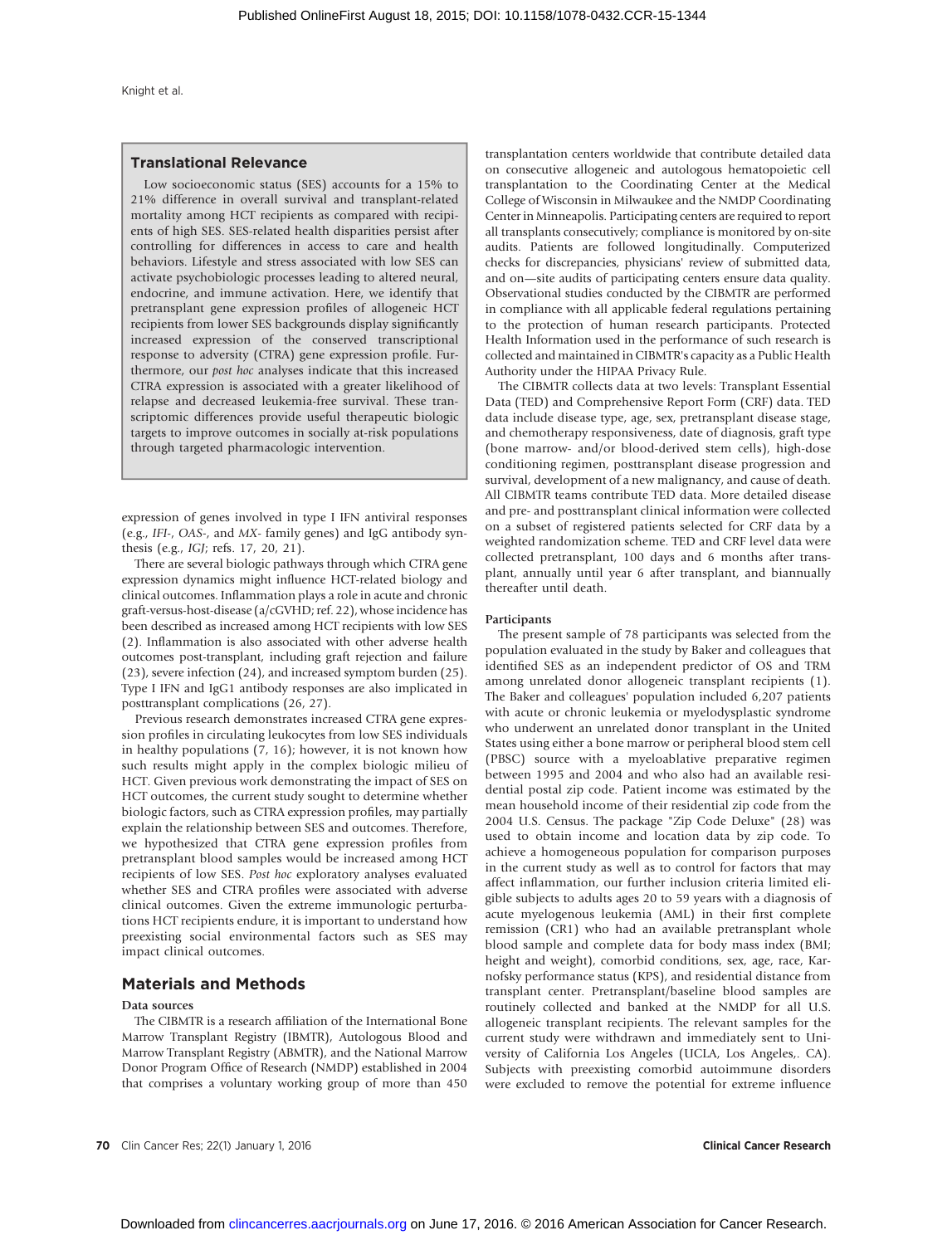on inflammation. Finally, we restricted the cohort to those individuals from the lowest SES quartile (<\$34,700) and a comparison group of individuals from the highest SES quartile (>\$56,300; quartiles as per Baker and colleagues, 2009). Patient race was reported by transplant centers and was categorized according to the U.S. Office of Management and Budget classification as White, African American, Hispanic, or Asian/ Pacific-Islander. The initial plan was to analyze racial groups separately; however, there were insufficient samples meeting the above criteria to warrant separate analysis, so the analysis is limited to whites only. This selection resulted in 100 individuals.

We then performed a matching procedure using the MatchIt R package (29) among these 100 eligible participants to ensure similar groups with respect to variables that could affect inflammation. We matched individuals from the lowest SES quartile with a comparison group of individuals from the highest SES quartile based on BMI (BMI<30 vs. BMI $\geq$ 30) and age (closest within 10 years). Additional matching on other variables such as comorbid conditions, KPS, or gender was not feasible because of limited numbers. The final population available to be analyzed for gene transcription meeting the above criteria included 39 low SES and 39 high SES recipients matched for BMI group and age within 10 years. For the current sample size, the detectable fold changes in gene expression levels between patients with low and high SES were calculated on the basis of the method described by Jung an colleagues (30). We assume testing of 20,000 genes, of which approximately 200 are differentially expressed. We target 90% average sensitivity, or the expected proportion of differentially expressed genes that are identified as significant. The univariate significance level corresponding to this setting and a 5% false discovery rate is  $\alpha = 0.009$ . The current sample size on average will detect 90% of differentially expressed genes with fold changes of approximately 1.5 to 2 depending on the coefficients of variation. Furthermore, the current sample of 39 in each group is larger than sample sizes that have evaluated gene expression as a function of psychosocial factors and yielded hundreds of differentially expressed genes that generate statistically significant results in higher order bioinformatics (18, 31). All study procedures were approved by the Institutional review board of the Medical College of Wisconsin (Milwaukee, WI).

#### Transcriptome analysis

Genome-wide transcriptional profiling was performed on isolated peripheral blood mononuclear cells (PBMC) from all 78 participants in one batch. Assays were conducted as previously described (32), with PBMCs isolated by density gradient centrifugation and total RNA extracted (RNeasy, Qiagen), tested for suitable mass (Nanodrop ND1000) and integrity (Bioanalyzer; Agilent), and converted to fluorescent cRNA for hybridization to Illumina Human HT-12 v4 BeadArrays following the manufacturer's standard protocol in the University of California, Los Angeles, Neuroscience Genomics Core Laboratory. Gene expression values were quantile-normalized,  $log<sub>2</sub>$ -transformed, and subject to general linear model analyses relating the expression of each assayed gene to SES ( $0 =$  high SES,  $1 =$  low SES; results are interpretable in terms of the effects of low SES) while also controlling for age, sex, BMI, and presence of predefined coexisting medical conditions at the time of preparative regimen. Primary analyses tested an a priori–defined contrast score representing the 53-gene CTRA profile of upregulated expression of 19 proinflammatory genes (IL1A, IL1B, IL6, IL8, TNF, PTGS1, PTGS2, FOS, FOSB, FOSL1, FOSL2, JUN, JUNB, JUND, NFKB1, NFKB2, REL, RELA, and RELB) and downregulated expression of 31 genes involved in type I IFN responses (GBP1, IFI16, IFI27, IFI27L1–2, IFI30, IFI35, IFI44, IFI44L, IFI6, IFIH1, IFIT1–3, IFIT5, IFIT1L, IFITM1–3, IFITM4P, IFITM5, IFNB1, IRF2, IRF7–8, MX1–2, OAS1–3, and OASL) and three genes involved in antibody synthesis (IGJ, IGLL1, and IGLL3; refs. 17, 20, 21, 33) to evaluate whether low SES might be associated with increased expression of this CTRA profile. Contrast coefficient-weighted association statistics were averaged to summarize the magnitude of association over the entire CTRA gene set, and standard errors were derived from 200 cycles of bootstrap resampled residual vectors (to account for potential correlation among residuals across genes; ref. 34).

To identify transcription control pathways that may mediate observed transcriptional differences, initial "low-level" genomewide analyses identified all transcripts showing a model-adjusted point estimate of 20% difference in expression between lowversus high-SES HCT recipients. Those putatively associated genes were subject to Transcription Element Listening System (TELiS) promoter–based bioinformatic analysis (35) to assess activity of NFkB, AP-1, IRF, and CREB and GR family transcription factors previously linked to CTRA transcriptional dynamics (TRANSFAC V\$CREL\_01, V\$AP1\_Q4, V\$ISRE\_01, V\$CREB\_Q4, V\$GR\_Q6; ref. 35), with results averaged over nine parametric variations of MatInspector scan stringency and promoter length (35). To ensure that results were not confounded by individual differences in the prevalence of specific leukocyte subtypes within the PBMC pool (36), analyses also controlled for the prevalence of transcripts marking T-lymphocyte subsets (CD3D, CD3E, CD4, CD8A), B lymphocytes (CD19), natural killer cells (CD16/FCGR3A, CD56/ NCAM1), and monocytes (CD14; ref. 18). Transcript origin analysis (TOA) was applied to the low-level association data to identify the specific PBMC subtypes mediating the observed differences in gene expression, as previously described (32). Low-level transcript-phenotype associations were estimated solely as inputs into high-level TELiS and TOA gene set expression analyses and are not tested for statistical reliability at the level of individual genes.

#### Clinical outcome study definitions

While the aim of the primary analysis was to understand the relationship between SES and CTRA gene expression, exploratory secondary analyses assessed the impact of SES and CTRA expression on clinical outcomes, including neutrophil engraftment at day  $+28$ , acute and chronic GVHD, TRM, relapse, leukemia-free survival (LFS), and OS. Neutrophil engraftment at day  $+28$  was defined as the presence or absence of absolute neutrophil count (ANC) >  $0.5 \times 10^9$ /L sustained for three consecutive days. Patients were assessed for aGVHD and cGVHD by standard criteria (37, 38). TRM was defined as death in complete remission. Relapse was defined as disease recurrence at any site. LFS was defined as survival in complete remission after HCT. For OS, death from any cause was considered an event.

HLA matching status was categorized as well-matched, partially matched, or mismatched based on the NMDP classification of HLA matching status that allows adequate adjustment for donor– recipient HLA compatibility while accounting for best available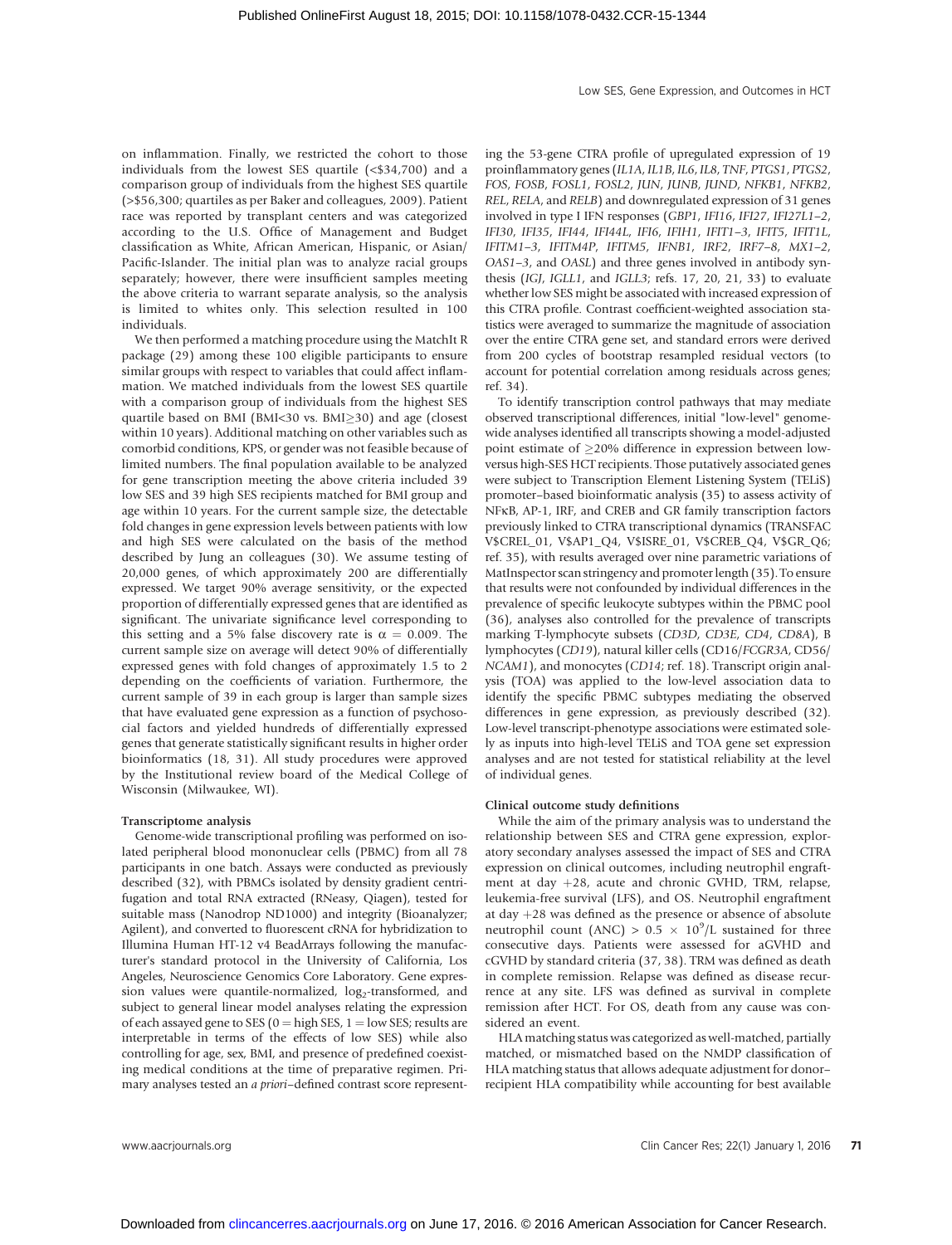resolution of typing. Well-matched patients had no identified mismatches at HLA-A, -B, -C, and -DRB1 with low–intermediateor high-resolution data available at HLA-A, -B and high-resolution -DRB1. Partially matched patients had a single locus mismatch at any of the 4 loci and/or missing HLA-C data. Mismatched patients had 2 or more allele or antigen mismatches.

#### Statistical analysis of patient characteristics and outcomes

The  $\chi$ 2 statistic was used to compare categorical patient, disease, and HCT-related variables and the Kruskal–Wallis test was used to compare continuous variables. Because of the dramatically different variances among gene expression values (often >10-fold range), we stabilized their variance by converting each gene expression value into a single z-score. Z-scores for each individual were then averaged over the CTRA genes to compute a single gene expression composite score for each individual. These values were then split at the median and dichotomized as low versus high CTRA expression, as no biologically based cutpoints have yet been defined. CTRA profiles were unable to be compared to historic nondiseased populations as the normalization process performed within a given set of assays removes differences between sets of assayed samples. Clinical outcome variables were compared between the low versus high SES groups as well as the low versus high CTRA expression groups. Probabilities of neutrophil recovery, acute and chronic GVHD, TRM, and relapse were calculated by the cumulative-incidence function method and compared between groups using Gray test. Probabilities of LFS and OS were calculated using the Kaplan–Meier method and compared between groups using the log-rank test. Multivariate analyses were not performed due to sample size limitations. We also conducted stratified log-rank tests to account for the potential impact of matching, but the results were similar to the unstratified tests so they are not reported.

#### Results

#### Patient characteristics

Seventy-eight HCT recipients from the population sampled met study inclusion and matching criteria. Table 1 describes patient, disease, and treatment characteristics for low versus high SES. All patients had AML in first CR. Only distance to transplant center was significantly different between the two groups, with individuals of lower SES significantly more likely to live further away from the transplant center ( $P < 0.001$ ). Table 2 describes the cohort's characteristics by low versus high CTRA expression level. Individuals with lower levels of CTRA gene expression were more likely to be older ( $P = 0.04$ ) and have received a higher infused cell dose if receiving a peripheral blood HCT ( $P = 0.02$ ).

#### CTRA transcriptome profile

CTRA gene expression varied significantly as a function of SES, with HCT recipients of lower SES expressing the CTRA gene profile significantly more than those of high SES (Fig. 1A;  $P = 0.009$ ). Follow-up analysis of specific gene subsets identified downregulated expression of the type I IFN response genes as the primary driver of the overall reduction in CTRA gene expression in low SES  $(P = 0.012)$ ; proinflammatory and antibody genes were not significantly associated with low SES ( $P = 0.418$  and 0.481, respectively). The magnitude of the within-sample differences (e.g., by SES) are similar to those observed in other studies (7, 16), though direct comparison is not valid as previously described.

Age 0.71 20–29 6 (15) 10 (26) 30–39 10 (26) 10 (26) CTRA profile expression

socioeconomic status

| 40–49                                            | 16 (41)    | 13 (33)    |           |
|--------------------------------------------------|------------|------------|-----------|
| $50 - 59$                                        | 7 (18)     | 6(15)      |           |
| Sex                                              |            |            | 0.36      |
| Male                                             | 21(54)     | 17(44)     |           |
| Female                                           | 18 (46)    | 22 (56)    |           |
| Median income, 2000 <sup>a</sup>                 | 61,814     | 30,259     | $<$ 0.001 |
| Distance to transplant center                    |            |            | $<$ 0.001 |
| <17 miles                                        | 13 (33)    | 8(21)      |           |
| 17-55 miles                                      | 15 (38)    | 4(10)      |           |
| 55-150 miles                                     | 3(8)       | 17 (44)    |           |
| >150 miles                                       | 8 (21)     | 10 (26)    |           |
| <b>KPS</b>                                       |            |            | 0.08      |
| > 90                                             | 32 (82)    | 29 (74)    |           |
| $90$                                             | 2(6)       | 8(20)      |           |
| Missing                                          | 5 (12)     | 2(6)       |           |
| Comorbid conditions                              |            |            | 1         |
| No                                               | 21 (54)    | 21 (54)    |           |
| Yes                                              | 18 (46)    | 18 (46)    |           |
| BMI, median (range), kg/m <sup>2</sup>           | 26 (20-41) | 26 (18-51) | 0.9       |
| BMI, kg/m <sup>2</sup>                           |            |            | 0.47      |
| 0 < 18.5                                         | 0(0)       | 2(5)       |           |
| $18.5 - 24.9$                                    | 11(28)     | 14 (36)    |           |
| 25-29.9                                          | 19 (48)    | 14 (36)    |           |
| $\geq$ 30                                        | 9(24)      | 9(23)      |           |
| CTRA profile expression                          |            |            |           |
| High                                             | 14 (36)    | 25 (64)    | 0.02      |
| Low                                              | 25 (64)    | 14 (36)    |           |
| Cytogenetics                                     |            |            | 0.8       |
| Good risk                                        | 1(2)       | 0(0)       |           |
| Intermediate risk                                | 19 (48)    | 18 (46)    |           |
| Poor/adverse risk                                | 11(28)     | 10 (26)    |           |
| Unknown                                          | 8(20)      | 11(28)     |           |
| <b>HLA match status</b>                          |            |            | 0.59      |
| Well matched                                     | 23 (48)    | 24 (62)    |           |
| Partially matched                                | 9 (24)     | 11(28)     |           |
| Mismatched                                       | 7(18)      | 4 (10)     |           |
| Race match (donor/recipient)                     |            |            | 0.83      |
| Match                                            | 31 (80)    | 33 (84)    |           |
| Mismatch                                         | 4 (10)     | 3(8)       |           |
| Unknown                                          | 4(10)      | 3(8)       |           |
| Donor age, median (range), y                     | 33 (21–56) | 37 (20-56) | 0.5       |
| Donor age at transplant, y                       |            |            | 0.45      |
| $18 - 29$                                        | 14 (36)    | 11(28)     |           |
| $30 - 39$                                        | 13 (33)    | 15 (38)    |           |
| $40 - 49$                                        | 6(15)      | 10(26)     |           |
| $>$ 50                                           | 6(15)      | 3(8)       |           |
| Sex match (donor/recipient)                      |            |            | 0.16      |
| Male/male                                        | 12 (30)    | 15 (38)    |           |
| Male/female                                      | 10 (26)    | 12 (30)    |           |
| Female/male                                      | 9 (24)     | 2(6)       |           |
|                                                  |            |            |           |
| Female/female                                    | 8 (20)     | 10 (26)    |           |
| CMV match (donor/recipient)<br>Negative/negative | 12(31)     |            | 0.82      |
|                                                  |            | 14 (36)    |           |
| Negative/positive                                | 14 (36)    | 11(28)     |           |
| Positive/negative                                | 5(13)      | 5(13)      |           |
| Positive/positive                                | 8(20)      | 8(20)      |           |
| Unknown                                          | 0(0)       | 1(3)       |           |
| Year of transplant                               |            |            | 0.64      |
| 1995–1999                                        | 13 (34)    | 15 (38)    |           |
| 2000-2004                                        | 26 (66)    | 24 (62)    |           |

Table 1. Patient, disease, and treatment characteristics by low versus high

Age, median (range), y 44 (21-59) 40 (21-59) 0.26

B C D High SES (%) Low SES (%) P

(Continued on the following page)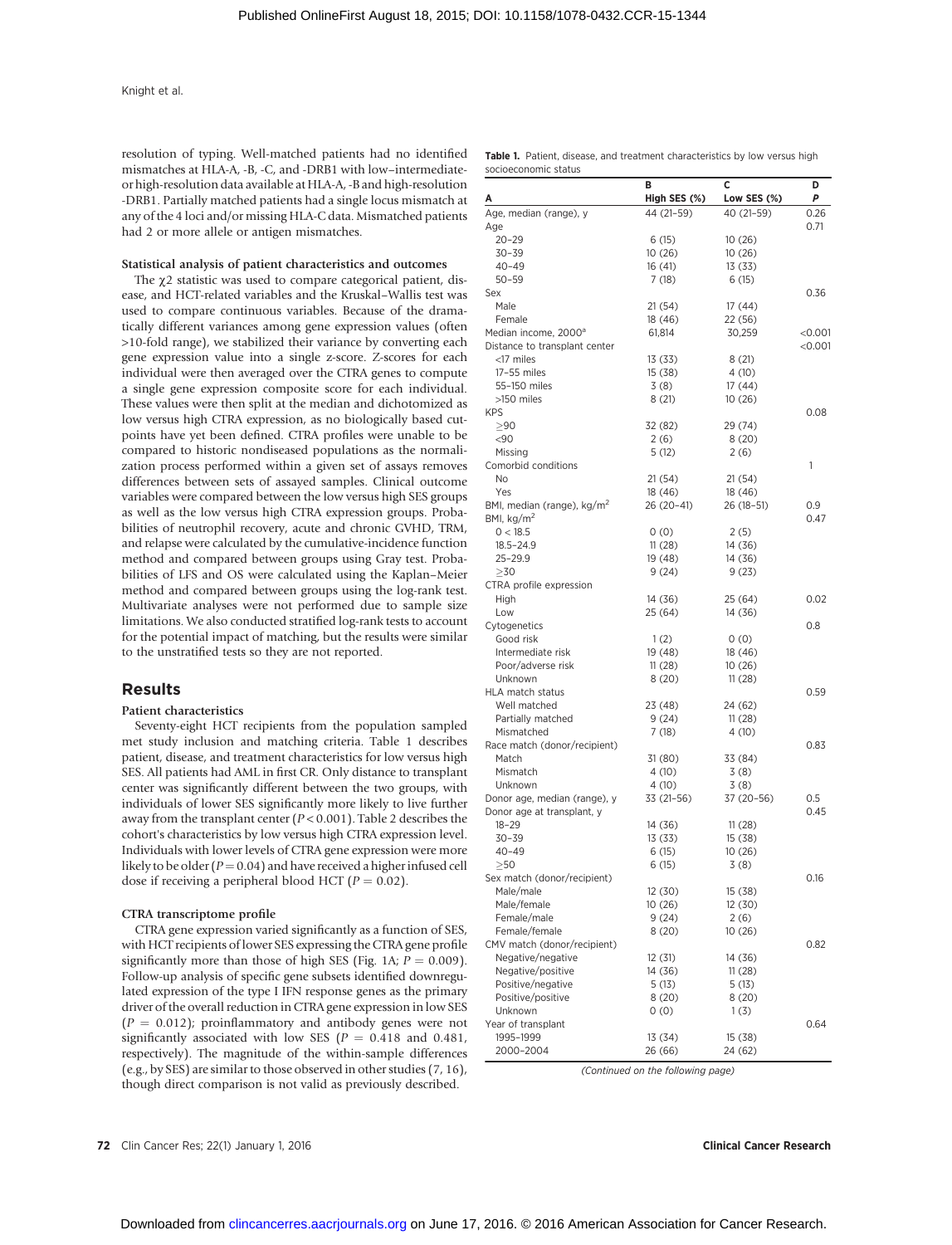#### Low SES, Gene Expression, and Outcomes in HCT

|                                                                          | в                | C               | D    |
|--------------------------------------------------------------------------|------------------|-----------------|------|
| А                                                                        | High SES (%)     | Low SES (%)     | Ρ    |
| Conditioning regimen                                                     |                  |                 | 0.25 |
| $Bu + Cy \pm other$                                                      | 7(18)            | 5(13)           |      |
| $Cy + TBI \pm other$                                                     | 28 (72)          | 26 (67)         |      |
| TBI $\pm$ other                                                          | 0(0)             | 4 (10)          |      |
| Flu $\pm$ other                                                          | 3(8)             | 4(10)           |      |
| Other                                                                    | 1(2)             | 0(0)            |      |
| GVHD prophylaxis                                                         |                  |                 | 0.46 |
| T-cell depletion                                                         | 7(18)            | 6(15)           |      |
| $CSA + MTX \pm \text{others}$                                            | 13(33)           | 18 (46)         |      |
| $CSA \pm \text{others}$                                                  | 0(0)             | 2(6)            |      |
| Tacrolimus $+$ MTX                                                       | 15(38)           | 10(26)          |      |
| Tacrolimus                                                               | 4 (10)           | 3(8)            |      |
| Graft type                                                               |                  |                 | 1    |
| Bone marrow                                                              | 28 (72)          | 28 (72)         |      |
| Peripheral blood                                                         | 11(28)           | 11(28)          |      |
| Infused BM cell dose                                                     |                  |                 | 0.18 |
| $> 2 \times 10^8$                                                        | 17 (39)          | 12(43)          |      |
| $<$ 2 $\times$ 10 <sup>8</sup>                                           | 11(61)           | 16(57)          |      |
| Missing                                                                  | (0)              | 0(0)            |      |
| Infused PB cell dose                                                     |                  |                 | 0.45 |
| $> 5 \times 10^8$                                                        | 6(27)            | 9(1)            |      |
| $<$ 5 $\times$ 10 <sup>8</sup>                                           | 3(55)            | 1(9)            |      |
| Missing                                                                  | 2(18)            | 9(1)            |      |
| Time from diagnosis to                                                   | $5(3-17)$        | $6(3-12)$       | 0.82 |
| transplant, median (range),                                              |                  |                 |      |
| months                                                                   |                  |                 |      |
| Donor search time, median                                                |                  |                 |      |
| (range), months                                                          |                  |                 |      |
| Diagnosis to preliminary                                                 | $2 (-1-10)$      | $2$ ( $<1-10$ ) | 0.62 |
| search                                                                   |                  |                 |      |
| Preliminary search to formal                                             | $<1$ ( $<1$ -12) | $<1(0-3)$       | 0.29 |
| search                                                                   |                  |                 |      |
| Formal search to transplant                                              | $3(2-11)$        | $3(2-6)$        | 0.25 |
| Follow-up of survivors, median                                           | 28 (12-86)       | 36 (12-132)     | 0.53 |
| (range), months                                                          |                  |                 |      |
| Cause of death                                                           |                  |                 | 0.43 |
| Infection                                                                | 4(10)            | 6(15)           |      |
| Interstitial pneumonia                                                   | 4 (10)           | 2(6)            |      |
| aGVHD                                                                    | 3(8)             | 4(10)           |      |
| Recurrence or persistence of                                             | 3(8)             | 6(16)           |      |
| primary disease                                                          |                  |                 |      |
| Organ failure                                                            | 5(12)            | 5(12)           |      |
| Hemorrhage                                                               | 4 (10)           | 0(0)            |      |
| Other                                                                    | 16(42)           | 16(41)          |      |
| Abbreviations: BM, bone marrow; Bu, busulfan; CMV, cytomegalovirus; CSA, |                  |                 |      |

cyclosporine; CTRA, conserved transcriptional response to adversity; Cy, cyclophosphamide; Flu, fludarabine; GVHD, graft-versus-host disease; HLA, human leukocyte antigen; KPS, Karnofsky Performance Status; MTX, methotrexate; PB, peripheral blood; TBI, total body irradiation.

<sup>a</sup>Based on 2004 Census tract data linking income to residential ZIP code.

#### Transcription control pathways

To assess the role of immunoregulatory transcription factors previously implicated in CTRA-related gene expression [proinflammatory NFkB, activator protein 1 (AP-1), and cAMP response element-binding protein (CREB) factors as well as interferon response factor (IRF) and glucocorticoid receptor (GR) activity; refs. 17, 20, 21), we applied TELiS promoter-based bioinformatics analyses (35) to all genes showing  $\geq$  20% difference in average expression between the low vs. high SES groups (Figure 1B). Consistent with findings from the CTRA analyses, results showed significantly decreased activity of IRF transcription factors (the primary mediators of type I IFN response;  $P = 0.003$ )

|                                        | В                  | c                | D    |
|----------------------------------------|--------------------|------------------|------|
| Α                                      | High CTRA (%)      | Low CTRA (%)     | Ρ    |
| Age, median (range), y                 | 37 (21-59)         | 44 (21–59)       | 0.04 |
| Age                                    |                    |                  | 0.16 |
| $20 - 29$                              | 10(26)             | 6(15)            |      |
| $30 - 39$                              | 13 (33)            | 7(18)            |      |
| $40 - 49$                              | 11(28)             | 18 (46)          |      |
| $50 - 59$                              | 5(13)              | 8(21)            |      |
| Sex                                    |                    |                  | 0.65 |
| Male                                   | 18 (46)            | 20 (52)          |      |
| Female                                 | 21 (54)            | 19 (48)          |      |
| Median income, 2000 <sup>a</sup>       | 32,300             | 58,257           | 0.02 |
| Distance to transplant center          |                    |                  | 0.58 |
| <17 miles<br>17-55 miles               | 12 (33)            | 9(23)            |      |
| 55-150 miles                           | 7(18)<br>11(28)    | 12 (33)<br>9(23) |      |
| >150 miles                             | 9 (23)             | 9(23)            |      |
| KPS                                    |                    |                  | 0.38 |
| > 90                                   | 33 (84)            | 28 (72)          |      |
| $90$                                   | 4 (10)             | 6(16)            |      |
| Missing                                | 2(6)               | 5(12)            |      |
| Comorbid conditions                    |                    |                  | 0.17 |
| No                                     | 24 (62)            | 18 (46)          |      |
| Yes                                    | 15 (38)            | 21(54)           |      |
| BMI, median (range), kg/m <sup>2</sup> | 27 (18–51)         | 26 (20-44)       | 0.9  |
| BMI, kg/m <sup>2</sup>                 |                    |                  | 0.68 |
| 0 < 18.5                               | 2(5)               | 0(0)             |      |
| 18.5-24.9                              | 13 (33)            | 12 (30)          |      |
| 25-29.9                                | 16 (41)            | 17 (44)          |      |
| $\geq$ 30                              | 8(21)              | 10 (26)          |      |
| SES                                    |                    |                  |      |
| High                                   | 14 (36)            | 25 (64)          | 0.02 |
| Low                                    | 25 (64)            | 14 (36)          |      |
| Cytogenetics                           |                    |                  | 0.64 |
| Good risk                              | 0(0)               | 1(2)             |      |
| Intermediate risk                      | 19 (48)            | 18 (46)          |      |
| Poor/adverse risk                      | 9(24)              | 12 (30)          |      |
| Unknown                                | 11(28)             | 8(20)            |      |
| HLA match status                       |                    |                  | 0.95 |
| Well matched<br>Partially matched      | 23 (59)<br>10(26)  | 24 (62)          |      |
| Mismatched                             | 6(15)              | 10(26)<br>5 (13) |      |
| Race match (donor/recipient)           |                    |                  | 0.87 |
| Match                                  | 32 (82)            | 32 (82)          |      |
| Mismatch                               | 3(8)               | 4 (10)           |      |
| Unknown                                | 4(10)              | 3(8)             |      |
| Donor age, median (range), y           | 37 (20-56)         | $35(21-56)$      | 0.97 |
| Donor age at transplant, y             |                    |                  | 0.48 |
| $18 - 29$                              | 14 (36)            | 11(28)           |      |
| 30-39                                  | 11(28)             | 17 (44)          |      |
| 40-49                                  | 10 (26)            | 6 (15)           |      |
| $>$ 50                                 | 4 (10)             | 5(13)            |      |
| Sex match (donor/recipient)            |                    |                  | 0.78 |
| Male/male                              | 13 (33)            | 14 (36)          |      |
| Male/female                            | 13 (33)            | 9 (23)           |      |
| Female/male                            | 5 (13)             | 6 (15)           |      |
| Female/female                          | 8 (21)             | 10(26)           |      |
| CMV match (donor/recipient)            |                    |                  | 0.71 |
| Negative/negative                      | 14 (36)            | 12 (33)          |      |
| Negative/positive                      | 11(28)             | 14 (36)          |      |
| Positive/negative                      | 6 (15)             | 4 (10)           |      |
| Positive/positive                      | 7 (18)             | 9 (23)           |      |
| Unknown                                | 1(3)               | 0(0)             |      |
| Year of transplant                     |                    |                  | 0.64 |
| 1995-1999                              | 15 (38)<br>24 (62) | 13 (33)          |      |
| 2000-2004                              |                    | 26 (67)          |      |

(Continued on the following page)

www.aacrjournals.org Clin Cancer Res; 22(1) January 1, 2016 73

Table 1. Patient, disease, and treatment characteristics by low versus high socioeconomic status (Cont'd )

Table 2. Patient, disease, and treatment characteristics by low versus high CTRA gene expression profile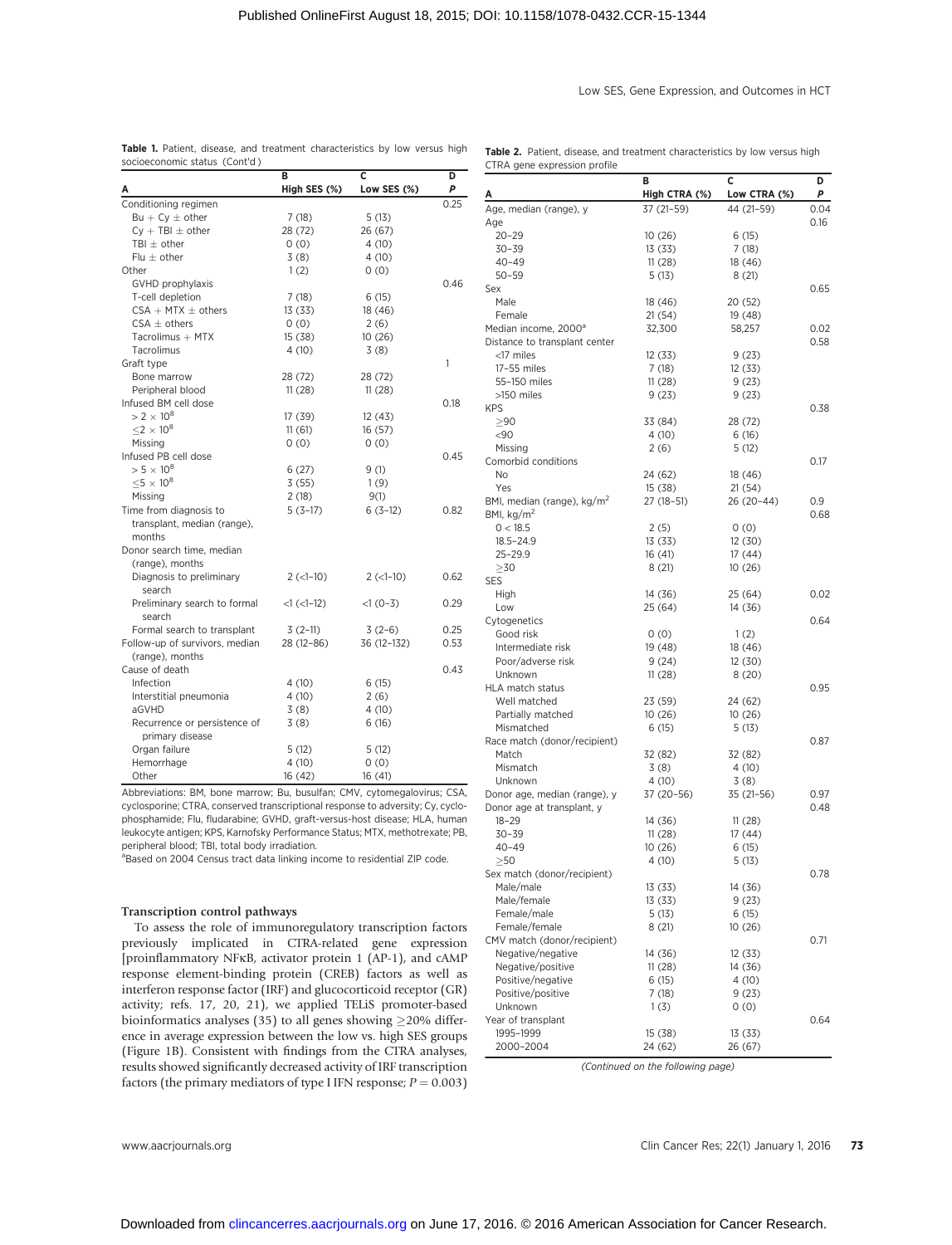| gene expression profile (Cont'd)  | в             | C            | D    |
|-----------------------------------|---------------|--------------|------|
|                                   | High CTRA (%) | Low CTRA (%) | P    |
| Conditioning regimen              |               |              | 0.74 |
| $Bu + Cy \pm other$               | 5(12)         | 7(18)        |      |
| $Cy + TBI \pm other$              | 28 (72)       | 26 (67)      |      |
| TBI $\pm$ other                   | 3(8)          | 1(3)         |      |
| Flu $\pm$ other                   | 3(8)          | 4(10)        |      |
| Other                             | 0(0)          | 1(3)         |      |
| GVHD prophylaxis                  |               |              | 0.84 |
| T-cell depletion                  | 7(18)         | 6(15)        |      |
| $CSA + MTX \pm others$            | 17(44)        | 14 (36)      |      |
| $CSA \pm \text{others}$           | 1(3)          | 1(3)         |      |
| Tacrolimus + MTX                  | 12(31)        | 13(33)       |      |
| Tacrolimus                        | 2(5)          | 5(12)        |      |
| Graft type                        |               |              | 0.31 |
| Bone marrow                       | 30 (77)       | 26 (67)      |      |
| Peripheral blood                  | 9(31)         | 13(33)       |      |
| Infused BM cell dose              |               |              | 0.41 |
| $>2\times10^8$                    | 14 (47)       | 15(58)       |      |
| $<$ 2 $\times$ 10 <sup>8</sup>    | 16(53)        | 11(42)       |      |
| Missing                           | 0(0)          | 0(0)         |      |
| Infused PB cell dose              |               |              | 0.02 |
| $>5\times10^8$                    | 4 (44)        | 11(85)       |      |
| $\leq$ 5 $\times$ 10 <sup>8</sup> | 4(44)         | 0(0)         |      |
| Missing                           | 1(11)         | 2(15)        |      |
| Time from diagnosis to            | $6(3-17)$     | $5(3-15)$    | 0.28 |
| transplant, median (range),       |               |              |      |
| months                            |               |              |      |
| Donor search time, median         |               |              |      |
| (range), months                   |               |              |      |
| Diagnosis to preliminary search   | $2 (-1-10)$   | $2$ (<1-10)  | 0.45 |
| Preliminary search to formal      | $<1(0-12)$    | $<1(0-3)$    | 0.44 |
| search                            |               |              |      |
| Formal search to transplant       | $3(2-8)$      | $3(2-11)$    | 0.45 |
| Follow-up of survivors, median    | 28 (12-81)    | 36 (23-132)  | 0.52 |
| (range), months                   |               |              |      |
| Cause of death                    |               |              | 0.18 |
| Infection                         | 5(13)         | 5(13)        |      |
| Interstitial pneumonia            | 3(8)          | 3(8)         |      |
| aGVHD                             | 3(8)          | 4(10)        |      |
| Recurrence or persistence of      | 8(21)         | 1(3)         |      |
| primary disease                   |               |              |      |
| Organ failure                     | 5(13)         | 5(13)        |      |
| Hemorrhage                        | 3(8)          | 1(3)         |      |
| Other                             | 12 (31)       | 20 (51)      |      |

Table 2. Patient, disease, and treatment characteristics by low versus high CTRA

Abbreviations: BM, bone marrow; Bu, busulfan; CMV, cytomegalovirus; CSA, cyclosporine; CTRA, conserved transcriptional response to adversity; Cy, cyclophosphamide; Flu, fludarabine; GVHD, graft-versus-host disease; HLA, human leukocyte antigen; KPS, Karnofsky Performance Status; MTX, methotrexate; PB, peripheral blood; TBI, total body irradiation.

<sup>a</sup>Based on 2004 Census tract data linking income to residential ZIP code.

but no significant alterations in NFkB or AP-1 activity in the low SES group. With respect to neural/endocrine processes that might regulate these immunobiologic pathways, we also saw indications of increased CREB activity (which mediates  $\beta$ -adrenergic signaling from the sympathetic nervous system (ref. 17;  $P < 0.001$ ) and decreased activity of the GR (decreased activity often occurs secondary to stress-induced desensitization of the GR via  $\beta$ -adrenergic signaling (ref. 17;  $P = 0.068$ ) in this group that was not statistically significant.

#### Cellular origins

To determine whether the transcriptional correlates of SES might occur within the same leukocyte subpopulations (i.e., monocytes, dendritic cells, and B lymphocytes) previously shown to mediate the CTRA transcriptional effects of other adverse life circumstances (20, 21, 31, 32), we conducted transcript origin analysis (TOA; 32) on differentially expressed genes (Figure 1C). These results indicate that differentially expressed genes derived predominately from dendritic cells (both upregulated and downregulated genes) and from monocytes (downregulated genes). To ensure that differential prevalence of these subsets did not confound analyses of transcription factor activity, all CTRA gene set analyses and transcription factor bioinformatics results reported above were adjusted for leukocyte subset marker transcripts (CD3D/E, CD4, CD8A, CD19, CD16/FCGR3A, CD56/NCAM1, and CD14).

#### Clinical outcomes

Increased expression of the CTRA gene profile was significantly associated with increased overall relapse  $(P = 0.04;$ Fig. 2) and decreased overall LFS ( $P = 0.04$ ; Fig. 3) as compared with the low CTRA group in unadjusted analyses (Table 3). Relapse at 3 years was 31% and 11% in the high and low CTRA groups, respectively, while LFS at 3 years was 26% and 45%. Exploratory analyses demonstrated no significant differences between low versus high SES groups on any of the clinical outcome variables.

#### **Discussion**

The results of this study show that low SES is associated with a marked activation of the CTRA gene expression profile in leukocytes from hematologic cancer patients receiving HCTs from unrelated donors. These results are consistent with studies of other stressed populations suggesting that extended exposure to life adversity is associated with upregulated expression of the CTRA gene profile. While increased CTRA gene expression has been observed among healthy individuals of low SES (7, 16), these are the first data to demonstrate the robustness of this relationship in an immunologically compromised and diseased population. These data are the first to suggest a potential neuroimmune mechanism for the previously reported adverse clinical outcomes among HCT recipients of lower SES (1). Descriptive analyses suggest that greater CTRA gene expression is associated with increased relapse and decreased LFS, which is the first indication in the literature to directly link the CTRA profile with clinical outcomes.

The provocative differences between CTRA among those with low versus high SES may explain differences in outcomes, and could lead to mechanistic targets for future interventions. b-Adrenergic signaling is known to affect the transcription pathways differentially expressed between low versus high SES groups in this study, including upregulation of CREB activity, inhibition of IRF signaling, and desensitization of the GR (16). Therefore, this profile of results is consistent with the possibility that increased sympathetic nervous system activity associated with exposure to chronic stress may contribute to the differential gene expression profiles observed. β-Adrenergic signaling may regulate multiple cellular processes contributing to cancer progression (39). Retrospective epidemiologic studies have linked the use of b-adrenergic antagonists (ß-blockers) to reduced rates of progression for several solid tumors (40–42). Preclinical pharmacologic and biomarker studies in animals support translation of  $\beta$ -blockade as a novel adjuvant to existing therapeutic strategies in clinical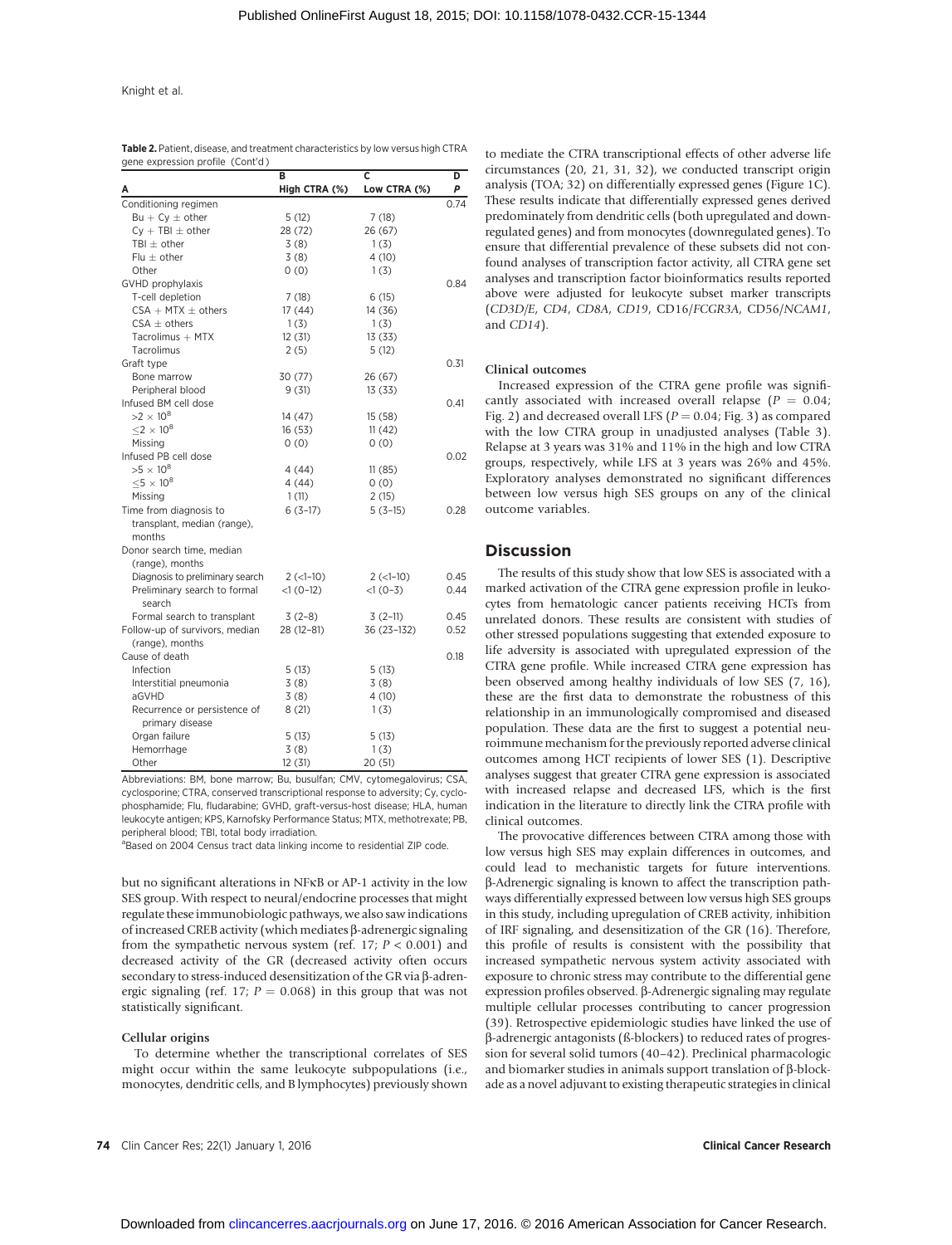

Low SES, Gene Expression, and Outcomes in HCT

0.242 0.027 0.675 0.973 0.897 0.377

#### Figure 1.

Expression of the CTRA gene set, transcription control pathways and cellular origin. A, linear model-based estimates of fold-difference from the mean in expression in a 53-gene CTRA contrast score in PBMCs from individuals with low versus high SES (adjusting for age, gender, race, BMI, number of comorbid conditions at time of transplant, and mRNA markers of major leukocyte subsets). Genes showing  $\geq$  20% difference in expression between HCT recipients of low versus high SES were tested for differential activity of specific transcription factors as indicated by TELiS analysis of transcription factor-binding motifs (TFBM) in proximal promoter sequences of up- vs. downregulated genes (ref. 35; B) and PBMC cell type of origin as indicated by TOA cell-type diagnosticity z-scores (ref. 32; C). Error bars indicate SE.

oncology, linking the use of  $\beta$ -blockers with reduced disease progression (16, 40–46). This effect has been demonstrated in malignant hematologic cells as well (16, 45). The identification of altered gene transcription patterns among HCT recipients exposed to varying levels of chronic stress may provide a biologic target for the novel use of  $\beta$ -blockers in the HCT setting.

In addition to  $\beta$ -adrenergic signaling, prostaglandin synthesis may be another mechanistic drug target for stress-associated cancer control. Animal models demonstrate that COX2 inhibitors attenuate tumor-promoting effects of surgery (43, 47), though gene expression studies have not been done in this setting. Finally, behavioral interventions targeted at stress management can modulate leukocyte transcriptional activity among cancer patients (20). The CTRA gene profile may represent a useful molecular biomarker for assessing pharmacologic or behavioral intervention treatment response.

Though this study was not powered to examine the relationship between CTRA expression and clinical outcomes in multivariate analysis, the data are provocative in identifying a molecular

signature that could serve as a cumulative stress biomarker. Such a biomarker may be useful in stratifying disease risk. Social and physical stressors other than SES may affect overall gene transcription as well as specific expression of the CTRA gene profile; this, in addition to low power, may explain why CTRA expression, but not SES, was associated with clinical outcomes in our exploratory analyses. While SES was significantly associated with OS and TRM in the Baker and colleagues study (1), this finding was not replicated in the current study either due to lack of statistical power or to the fact that, by design, the present sample was purposefully selected as a homogeneous subset and therefore not representative of the Baker cohort. The significant age difference between the high versus low CTRA expression groups is contrary to what might be expected given the known positive association between aging and inflammation. If this confounded the present findings it should have been in the direction of the null hypothesis. Further studies assessing clinical outcomes while controlling for age as well as other patient-, disease-, and treatment-related variables that impact HCT outcomes (including



Figure 2. Cumulative incidence of relapse by CTRA expression.



Figure 3. Probability of LFS by CTRA expression.

www.aacrjournals.org Clin Cancer Res; 22(1) January 1, 2016 75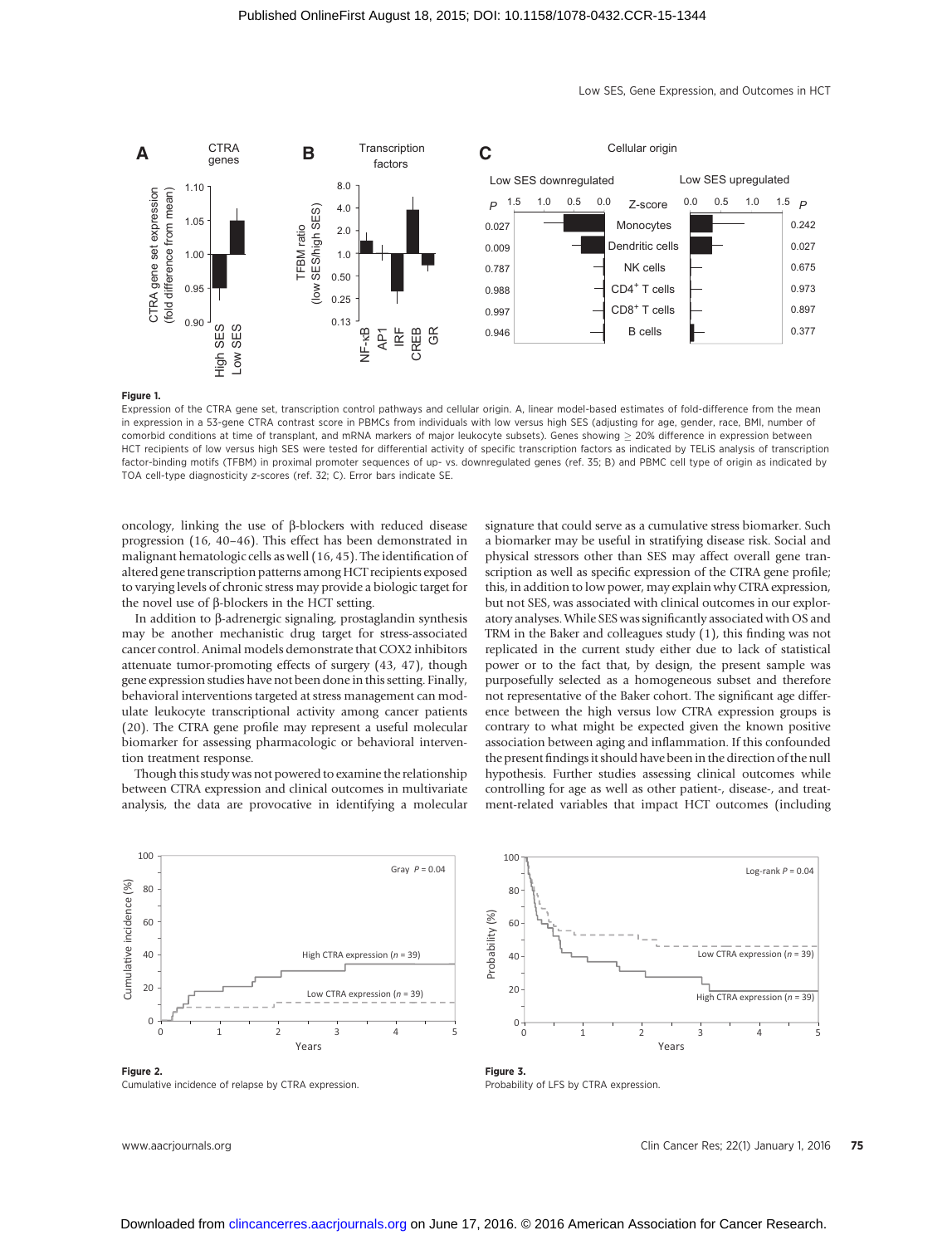| Α<br>Outcome                   | B                           | c                                |               |  |
|--------------------------------|-----------------------------|----------------------------------|---------------|--|
|                                | <b>High CTRA expression</b> | <b>Low CTRA expression</b>       | D             |  |
|                                | % of cohort (95% CI)        | % of cohort (95% CI)             |               |  |
|                                | $N = 39$                    | $N = 39$                         | Ρ             |  |
| Neutrophil recovery @ 100 days | 92 (83-98)                  | 85 (72-94)                       | 0.27          |  |
| aGVHD @ 100 days               | 49 (33-64)                  | 62 (46-76)                       | 0.25          |  |
| cGVHD                          |                             |                                  | 0.08          |  |
| @ 1 y                          | $30(16-45)$                 | $35(21-51)$                      | 0.61          |  |
| @ 3 y                          | $30(16-45)$                 | $47(31-63)$                      | 0.13          |  |
| <b>TRM</b>                     |                             |                                  | 0.61          |  |
| @ 100 days                     | 33 (20-49)                  | $23(12-38)$                      | 0.33          |  |
| @1y                            | 44 (29-59)                  | $40(25-56)$                      | 0.74          |  |
| @ 3 y                          | 44 (29-59)                  | 44 (28-60)                       | 0.98          |  |
| Relapse                        |                             |                                  | 0.04          |  |
| @ 1 y                          | $18(8-31)$                  | $8(2-19)$                        | 0.2           |  |
| @ 3 y                          | $31(17-46)$                 | $11(3-23)$                       | 0.04          |  |
| <b>LFS</b>                     |                             |                                  | 0.04          |  |
| @ 1 y                          | 38 (24-54)                  | $52(36-68)$                      | 0.23          |  |
| @ 3 y                          | $26(13-41)$                 | 45 (29-62)                       | 0.09          |  |
| OS                             |                             |                                  | 0.09          |  |
| @ 1 y                          | 44 (29-59)                  | 54 (38-69)                       | 0.36          |  |
| @ 3 y                          | $25(12-42)$                 | $47(31-63)$                      | 0.14          |  |
| $\cdot$ $\cdot$ $\cdot$        |                             | $\sim$ $\sim$ $\sim$ $\sim$<br>. | $\sim$ $\sim$ |  |

Abbreviations: CTRA, conserved transcriptional response to adversity; GVHD, graft-versus-host disease (a = acute, c = chronic); LFS, leukemia-free survival; OS, overall survival; TRM, transplant-related mortality.

cytogenetics; HLA match; donor age; donor/recipient match on race, gender, and CMV status; year of transplant; conditioning regimen; GVHD prophylaxis; graft type; cell dose; and time from diagnosis to transplant) are needed.

This study found differences in relapse and LFS, whereas TRM and OS were different between SES groups in the study done by Baker and colleagues (1). This difference may be explained by the subset selection or the different independent variables used for analysis (CTRA rather than SES). SES is only one etiology of chronic stress, and the biologic sequelae may be similar but not identical to that predicted by an overall stress biomarker. The significant clinical outcomes in the present analysis are, however, consistent with the pathophysiology of b-adrenergic–mediated tumor progression as previously discussed. Finally, the sample size in this subgroup was not powered to evaluate clinical outcomes; therefore, these interesting findings require validation in adequately powered multivariate analyses.

This study's findings are limited in several respects. These results are from a cross-sectional analysis, and it is possible the observed associations are attributable to factors other than SES. This study focuses on a one-time assessment of leukocyte gene expression in a Caucasian-only sample; future studies are needed to determine whether the same gene expression effects exist in other races, vary between racial groups, change throughout the transplant process, or are affected by social environmental factors experienced by the donor. The current findings are from extreme SES quartiles and may overestimate the magnitude of SES-related differences within the population as a whole; robustness of this relationship should be confirmed in future studies assessing SES as a continuous variable. We were unable to control for smoking status, though previous research has failed to demonstrate an effect of smoking status on outcomes among unrelated donor recipients for chronic myelogenous leukemia (48). As inflammation is a large component of the CTRA profile, and low SES is associated with higher levels of smoking (49), it is feasible this could have artificially enhanced the relationship between SES and CTRA expression. However, IFN and antibody expression are also significant contributors to the overall CTRA profile and there is substantially less research available to suggest a significant relationship between IFN/ antibody responses and SES or smoking. Furthermore, our results are consistent with those from other studies of social adversity that were able to control for smoking (16–19). Finally, it will also be important to validate the present bioinformatic indications of monocyte and dendritic cell involvement in future studies using physical isolation of cell subsets.

This study demonstrates significant SES-related differences in immune system gene expression among unrelated donor HCT recipients consistent with that of other populations confronting significant life adversity (46). Given prior evidence for worse overall survival and transplant-related mortality among low SES transplant recipients (1) and possible association between CTRA gene expression and relapse and leukemia-free survival, these findings provide a molecular framework within which to understand potential social environmental influences on immune function and clinical outcomes in the setting of cancer and HCT.

#### Disclosure of Potential Conflicts of Interest

No potential conflicts of interest were disclosed. The views expressed in this article do not reflect the official policy or position of the National Institutes of Health, the Department of the Navy, the Department of Defense, or any other agency of the U.S. government.

#### Authors' Contributions

Conception and design: J.M. Knight, J.D. Rizzo, B.R. Logan, S.W. Cole

Development of methodology: J.D. Rizzo, B.R. Logan, S.W. Cole Acquisition of data (provided animals, acquired and managed patients,

provided facilities, etc.): S.W. Cole Analysis and interpretation of data (e.g., statistical analysis, biostatistics, computational analysis): J.M. Knight, J.D. Rizzo, B.R. Logan, T. Wang, J.M.G. Arevalo, J. Ma, S.W. Cole

Writing, review, and/or revision of the manuscript: J.M. Knight, J.D. Rizzo, B.R. Logan, S.W. Cole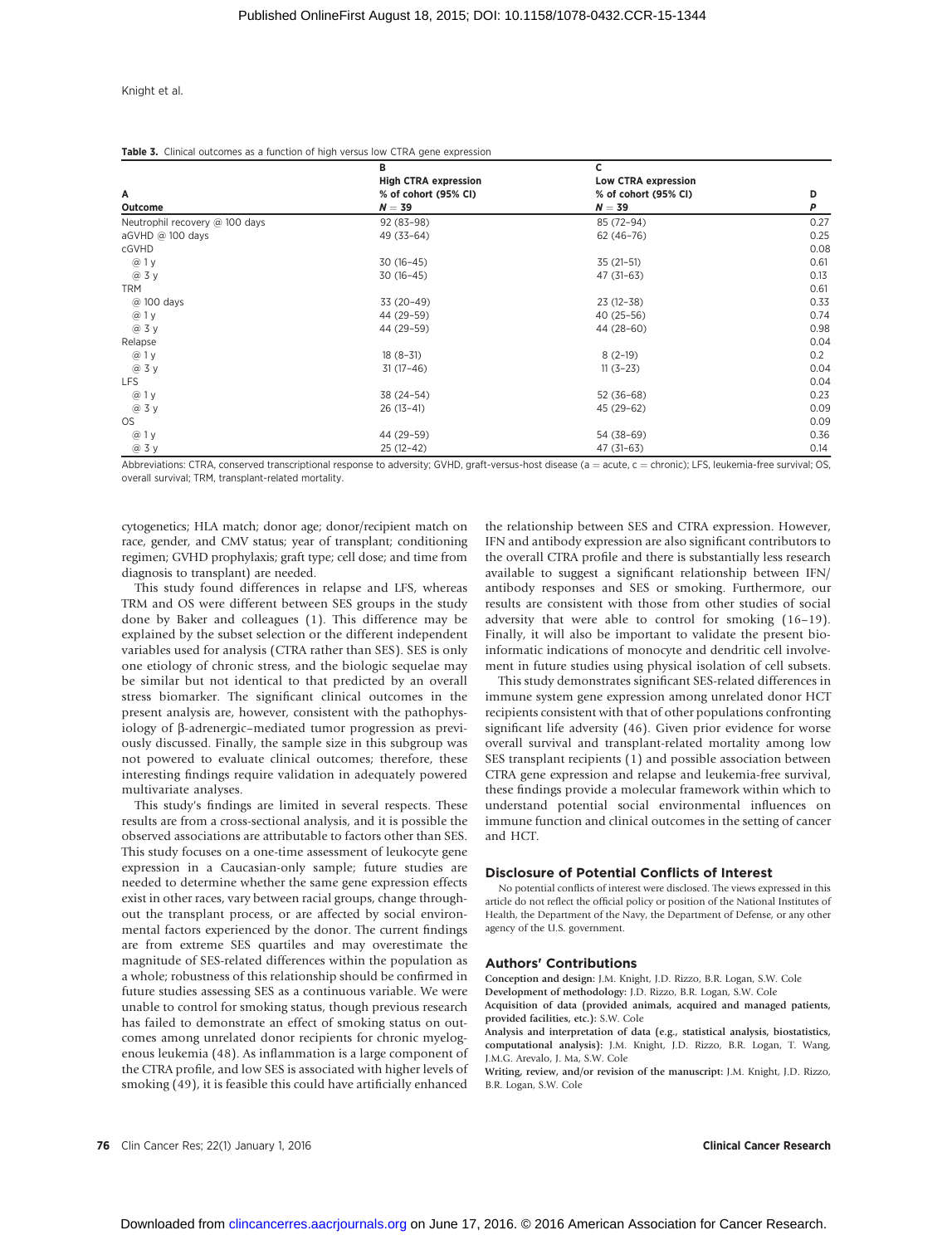Administrative, technical, or material support (i.e., reporting or organizing data, constructing databases): J.D. Rizzo Study supervision: J.M. Knight, J.D. Rizzo

Other (conduction of microarrays): J.M.G. Arevalo

#### Grant Support

The CIBMTR is supported by Public Health Service Grant/Cooperative Agreement 5U24-CA076518 from the NCI, the NHLBI, and the National Institute of Allergy and Infectious Diseases (NIAID); a grant/cooperative agreement 5U10HL069294 from NHLBI and NCI; a contract HHSH250201200016C with Health Resources and Services Administration (HRSA/DHHS); two grants N00014-13-1-0039 and N00014-14-1-0028 from the Office of Naval Research; and grants from Actinium Pharmaceuticals; Allos Therapeutics, Inc.; Amgen, Inc.; anonymous donation to the Medical College of Wisconsin; Ariad; Be the Match Foundation; Blue Cross and Blue Shield Association; Celgene Corporation; Chimerix, Inc.; Fred Hutchinson Cancer Research Center; Fresenius-Biotech North America, Inc.; Gamida Cell Teva Joint Venture Ltd.; Genentech, Inc.; Gentium SpA; Genzyme Corporation; Gilead Sciences, Inc.; GlaxoSmithKline; Health Research, Inc. Roswell Park Cancer Institute; HistoGenetics, Inc.; Incyte Corporation; Jeff Gordon Children's Foundation; Kiadis Pharma; The Leukemia & Lym-

#### References

- 1. Baker KS, Davies SM, Majhail NS, Hassebroek A, Klein JP, Ballen KK, et al. Race and socioeconomic status influence outcomes of unrelated donor hematopoietic cell transplantation. Biol Blood Marrow Transplant 2009; 15:1543–54.
- 2. Silla L, Fischer GB, Paz A, Daudt LE, Mitto I, Katz B, et al. Patient socioeconomic status as a prognostic factor for allo-SCT. Bone Marrow Transplant 2009;43:571–7.
- 3. Aziz Z, Iqbal J, Akram M, Anderson BO. Worsened oncologic outcomes for women of lower socio-economic status (SES) treated for locally advanced breast cancer (LABC) in pakistan. Breast 2010;19:38–43.
- 4. Clegg LX, Reichman ME, Miller BA, Hankey BF, Singh GK, Lin YD, et al. Impact of socioeconomic status on cancer incidence and stage at diagnosis: Selected findings from the surveillance, epidemiology, and end results: National longitudinal mortality study. Cancer Causes Control 2009;20: 417–35.
- 5. Owen N, Poulton T, Hay FC, Mohamed-Ali V, Steptoe A. Socioeconomic status, C-reactive protein, immune factors, and responses to acute mental stress. Brain Behav Immun 2003;17:286–95.
- 6. Williams DR. Socioeconomic differentials in health: A review and redirection. Soc Psychol Q 1990:81–99.
- 7. Miller GE, Chen E, Fok AK, Walker H, Lim A, Nicholls EF, et al. Low earlylife social class leaves a biological residue manifested by decreased glucocorticoid and increased proinflammatory signaling. Proc Natl Acad Sci U S A 2009;106:14716–21.
- 8. Black PH. The inflammatory consequences of psychologic stress: Relationship to insulin resistance, obesity, atherosclerosis and diabetes mellitus, type II. Med Hypotheses 2006;67:879–91.
- 9. Gruenewald TL, Cohen S, Matthews KA, Tracy R, Seeman TE. Association of socioeconomic status with inflammation markers in black and white men and women in the coronary artery risk development in young adults (CARDIA) study. Soc Sci Med 2009;69:451–9.
- 10. Reiche EM, Nunes SO, Morimoto HK. Stress, depression, the immune system, and cancer. Lancet Oncol 2004;5:617–25.
- 11. Antoni MH, Lutgendorf SK, Cole SW, Dhabhar FS, Sephton SE, McDonald PG, et al. The influence of bio-behavioural factors on tumour biology: Pathways and mechanisms. Nat Rev Cancer 2006;6:240–8.
- 12. Knight JM, Moynihan JA, Lyness JM, Xia Y, Tu X, Messing S, et al. Peritransplant psychosocial factors and neutrophil recovery following hematopoietic stem cell transplantation. PLoS ONE 2014;9:e99778.
- 13. Cole SW. Nervous system regulation of the cancer genome. Brain Behav Immun 2013;30:S10–8.
- 14. Knight JM, Lyness JM, Sahler OJZ, Liesveld JL, Moynihan JA. Psychosocial factors and hematopoietic stem cell transplantation: Potential biobehavioral pathways. Psychoneuroendocrinology 2013;38:2383–93.

phoma Society; Medac GmbH; The Medical College of Wisconsin; Merck & Co, Inc.; Mesoblast; Millennium: The Takeda Oncology Co.; Milliman USA, Inc.; Miltenyi Biotec, Inc.; National Marrow Donor Program; Neovii Biotech NA, Inc.; Novartis Pharmaceuticals Corporation; Onyx Pharmaceuticals; Optum Healthcare Solutions, Inc.; Osiris Therapeutics, Inc.; Otsuka America Pharmaceutical, Inc.; Perkin Elmer, Inc.; Remedy Informatics; Sanofi US; Seattle Genetics; Sigma-Tau Pharmaceuticals; Soligenix, Inc.; Spectrum Pharmaceuticals, Inc.; St. Baldrick's Foundation; StemCyte, A Global Cord Blood Therapeutics Co.; Stemsoft Software, Inc.; Strakan, Inc.; Sunesis Pharmaceuticals, Inc.; Swedish Orphan Biovitrum; Tarix Pharmaceuticals; TerumoBCT; Teva Neuroscience, Inc.; THERAKOS, Inc.; University of Minnesota; and Wellpoint, Inc. This work was also supported in part by a Medical College of Wisconsin Institutional Research Grant #86-004-26 from the American Cancer Society as well as NIA P30 AG017265, USC/UCLA Center on Biodemography and Population Health.

The costs of publication of this article were defrayed in part by the payment of page charges. This article must therefore be hereby marked advertisement in accordance with 18 U.S.C. Section 1734 solely to indicate this fact.

Received June 8, 2015; revised August 5, 2015; accepted August 11, 2015; published OnlineFirst August 18, 2015.

- 15. Costanzo ES, Juckett MB, Coe CL. Biobehavioral influences on recovery following hematopoietic stem cell transplantation. Brain Behav Immun 2012;30:S68–S74.
- 16. Powell ND, Sloan EK, Bailey MT, Arevalo JM, Miller GE, Chen E, et al. Social stress up-regulates inflammatory gene expression in the leukocyte transcriptome via beta-adrenergic induction of myelopoiesis. Proc Natl Acad Sci U S A 2013;110:16574–9.
- 17. Irwin MR, Cole SW. Reciprocal regulation of the neural and innate immune systems. Nat Rev Immunol 2011;11:625–32.
- 18. Cole SW, Hawkley LC, Arevalo JM, Sung CY, Rose RM, Cacioppo JT. Social regulation of gene expression in human leukocytes. Genome Biol 2007;8: R189.
- 19. Cacioppo JT, Hawkley LC. Social isolation and health, with an emphasis on underlying mechanisms. Perspect Biol Med 2003;46(3 Suppl):S39–52.
- 20. Antoni M, Lutgendorf S, Blomberg B, Stagl J, Carver C, Lechner S, et al. Transcriptional modulation of human leukocytes by cognitive-behavioral stress management in women undergoing treatment for breast cancer. Biol Psychiatry 2012;71:366–72.
- 21. Cole SW, Conti G, Arevalo JM, Ruggiero AM, Heckman JJ, Suomi SJ. Transcriptional modulation of the developing immune system by early life social adversity. Proc Natl Acad Sci U S A 2012;109:20578–83.
- 22. Tanaka J, Imamura M, Kasai M, Hashino S, Kobayashi S, Noto S, et al. The important balance between cytokines derived from type 1 and type 2 helper T cells in the control of graft-versus-host disease. Bone Marrow Transplant 1997;19:571–6.
- 23. Nagler A, Or R, Nisman B, Kalickman I, Slavin S, Barak V. Elevated inflammatory cytokine levels in bone marrow graft rejection. Transplantation 1995;60:943–8.
- 24. Fietze E, Prösch S, Reinke P, Stein J, Döcke WD, Staffa G, et al. Cytomegalovirus infection in transplant recipients. the role of tumor necrosis factor. Transplantation 1994;58:675.
- 25. Wang XS, Shi Q, Williams LA, Cleeland CS, Mobley GM, Reuben JM, et al. Serum interleukin-6 predicts the development of multiple symptoms at nadir of allogeneic hematopoietic stem cell transplantation. Cancer 2008;113:2102–9.
- 26. Karimi MH, Daneshmandi S, Pourfathollah AA, Geramizadeh B, Ramzi M, Yaghobi R, et al. The IFN-gamma allele is correlated to moderate-to-severe acute graft-versus-host disease after allogeneic stem cell transplant. Exp Clin Transplant 2010;8:125–9.
- 27. Lim SH, Coleman S, Bull A, O'Callaghan U, Evely R, Booth M. Cyclosporin A/alpha interferon-induced autologous graft-versus-host disease following peripheral blood stem cell transplant for chronic myeloid leukaemia: A clinico-pathological study. Bone Marrow Transplant 1997;20:83–5.

www.aacriournals.org Clin Cancer Res; 22(1) January 1, 2016 77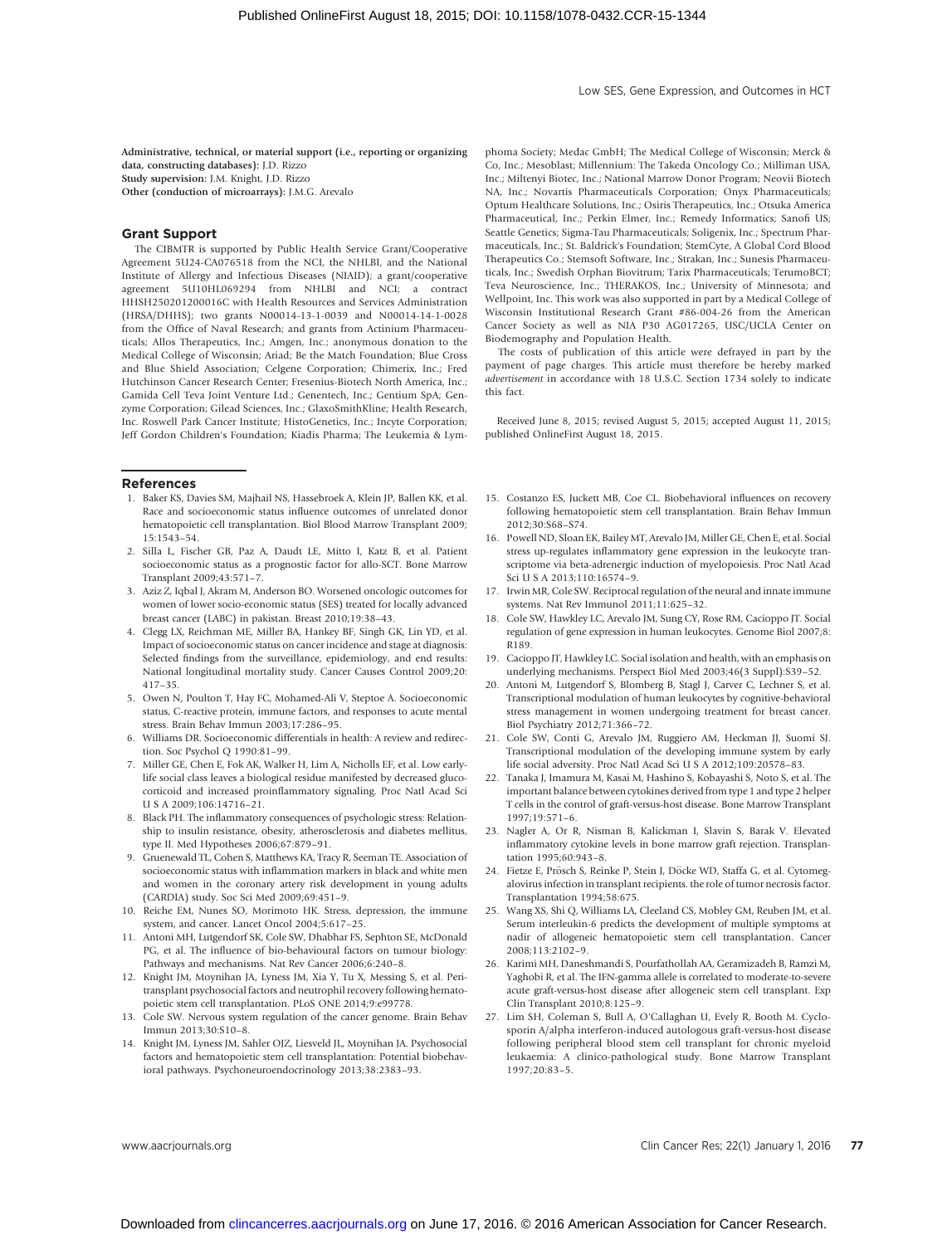- 28. Zip code database-deluxe database specifications. [homepage on the Internet].
- 29. Ho D, Imai K, King G, Stuart E. Matchit: Nonparametric preprocessing for parametric causal inference. R package version 2006;2:2–11.
- 30. Jung SH. Sample size for FDR-control in microarray data analysis. Bioinformatics 2005;21:3097–104.
- 31. Miller GE, Chen E, Sze J, Marin T, Arevalo JMG, Doll R, et al. A functional genomic fingerprint of chronic stress in humans: Blunted glucocorticoid and increased NF-[kappa] B signaling. Biol Psychiatry 2008;64:266–72.
- 32. Cole SW, Hawkley LC, Arevalo JMG, Cacioppo JT. Transcript origin analysis identifies antigen-presenting cells as primary targets of socially regulated gene expression in leukocytes. Proc Natl Acad Sci U S A 2011;108:3080.
- 33. Fredrickson BL, Grewen KM, Coffey KA, Algoe SB, Firestine AM, Arevalo JM, et al. A functional genomic perspective on human well-being. Proc Natl Acad Sci U S A 2013;110:13684–9.
- 34. Efron B, Tibshirani RJ. An introduction to the bootstrap. CRC press; 1994.
- 35. Cole SW, Yan W, Galic Z, Arevalo J, Zack JA. Expression-based monitoring of transcription factor activity: The TELiS database. Bioinformatics 2005;21:803–10.
- 36. Cole SW. Elevating the perspective on human stress genomics. Psychoneuroendocrinology 2010;35:955–62.
- 37. Sullivan KM, Agura E, Anasetti C, Appelbaum F, Badger C, Bearman S, et al. Chronic graft-versus-host disease and other late complications of bone marrow transplantation. Semin Hematol 1991;28:250–9.
- 38. Przepiorka D, Weisdorf D, Martin P, Klingemann HG, Beatty P, Hows J, et al. 1994 consensus conference on acute GVHD grading. Bone Marrow Transplant 1995;15:825–8.
- 39. Cole SW, Sood AK. Molecular pathways: Beta-adrenergic signaling in cancer. Clin Cancer Res 2012;18:1201–6.
- 40. Aydiner A, Ciftci R, Karabulut S, Kilic L. Does beta-blocker therapy improve the survival of patients with metastatic non-small cell lung cancer?. Asian Pac J Cancer Prev 2013;14:6109–14.
- 41. Barron TI, Connolly RM, Sharp L, Bennett K, Visvanathan K. Beta blockers and breast cancer mortality: A population- based study. J Clin Oncol 2011;29:2635–44.
- 42. De Giorgi V, Grazzini M, Gandini S, Benemei S, Lotti T, Marchionni N, et al. Treatment with beta-blockers and reduced disease progression in patients with thick melanoma. Arch Intern Med 2011;171:779–81.
- 43. Benish M, Bartal I, Goldfarb Y, Levi B, Avraham R, Raz A, et al. Perioperative use of beta-blockers and COX-2 inhibitors may improve immune competence and reduce the risk of tumor metastasis. Ann Surg Oncol 2008; 15:2042–52.
- 44. Lin X, Luo K, Lv Z, Huang J. Beta-adrenoceptor action on pancreatic cancer cell proliferation and tumor growth in mice. Hepatogastroenterology 2012;59:584–8.
- 45. Lamkin DM, Sloan EK, Patel AJ, Chiang BS, Pimentel MA, Ma JCY, et al. Chronic stress enhances progression of acute lymphoblastic leukemia via b-adrenergic signaling. Brain Behav Immun 2012;26:635–41.
- 46. Cole SW. Social regulation of human gene expression: Mechanisms and implications for public health. Am J Public Health 2013;103(S1):S84–92.
- 47. Neeman E, Zmora O, Ben-Eliyahu S. A new approach to reducing postsurgical cancer recurrence: Perioperative targeting of catecholamines and prostaglandins. Clin Cancer Res 2012;18:4895–902.
- 48. Marks DI, Ballen K, Logan BR, Wang Z, Sobocinski KA, Bacigalupo A, et al. The effect of smoking on allogeneic transplant outcomes. Biology of Blood and Marrow Transplantation 2009;15:1277–87.
- 49. Chuang YC, Cubbin C, Ahn D, Winkleby MA. Effects of neighbourhood socioeconomic status and convenience store concentration on individual level smoking. J Epidemiol Community Health 2005;59:568–73.